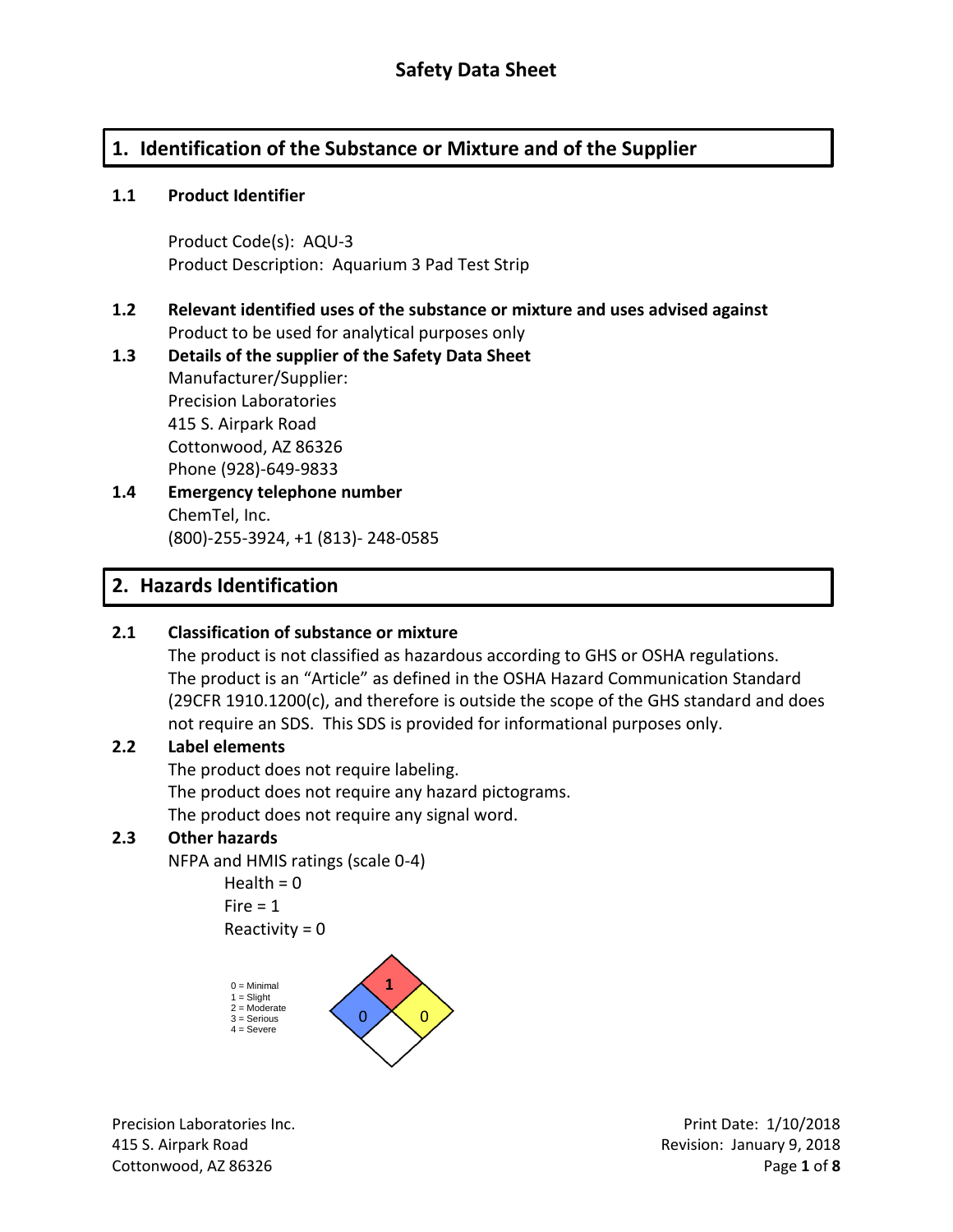# **3. Composition/Information on Ingredients**

#### **3.1 Substances or Mixtures**

Description: Mixture of substances listed below.

| <b>Chemical Name</b> | CAS#      | EINECS#   | Concentration |
|----------------------|-----------|-----------|---------------|
| Cellulose            | 9004-34-6 | 232-674-9 | 50-100%       |
| Indicator dye(s)     | n/a       | n/a       | $< 1\%$       |
| Surfactants          | n/a       | n/a       | $< 1\%$       |
| Polymers             | n/a       | n/a       | $< 1\%$       |
| <b>Buffers</b>       | n/a       | n/a       | $< 1\%$       |
| <b>PVC</b>           | 9002-86-2 | n/a       | $5 - 10%$     |

Ingredients not listed by name are proprietary to Precision Laboratories and considered a trade secret. These ingredients may be disclosed only in a medical emergency.

### **4. First Aid Measures**

#### **4.1 Description of first aid measures**

General information: Adverse health effects are not reasonably expected from normal use of product.

After inhalation: Unlikely route of exposure. Supply fresh air; consult with doctor in case of complaints.

After eye contact: Unlikely route of exposure. Remove contact lenses if worn. Rinse opened eye for several minutes under running water. If symptoms persist, consult a doctor.

After skin irritation: Immediately wash with water and soap. Rinse thoroughly. If skin irritation continues, consult a doctor.

After swallowing: May cause discomfort if ingested in large amounts. Contact medical help immediately. Do not induce vomiting unless directed to do so by a doctor.

#### **4.2 Most important symptoms/effects, acute and delayed**

Adverse health effects are not reasonably expected from normal use of product.

**4.3 Indication of immediate medical attention and special treatment needed, if necessary** Indications for management of overdose or pediatric ingestion only.

### **5. Firefighting measures**

#### **5.1 Extinguishing media**

**Suitable extinguishing agents**: Use fire extinguishing methods suitable to surrounding conditions.

#### **For safety reasons unsuitable extinguishing agents**: None

Precision Laboratories Inc. **Precision Laboratories Inc.** Print Date: 1/10/2018 415 S. Airpark Road Revision: January 9, 2018 Cottonwood, AZ 86326 Page **2** of **8**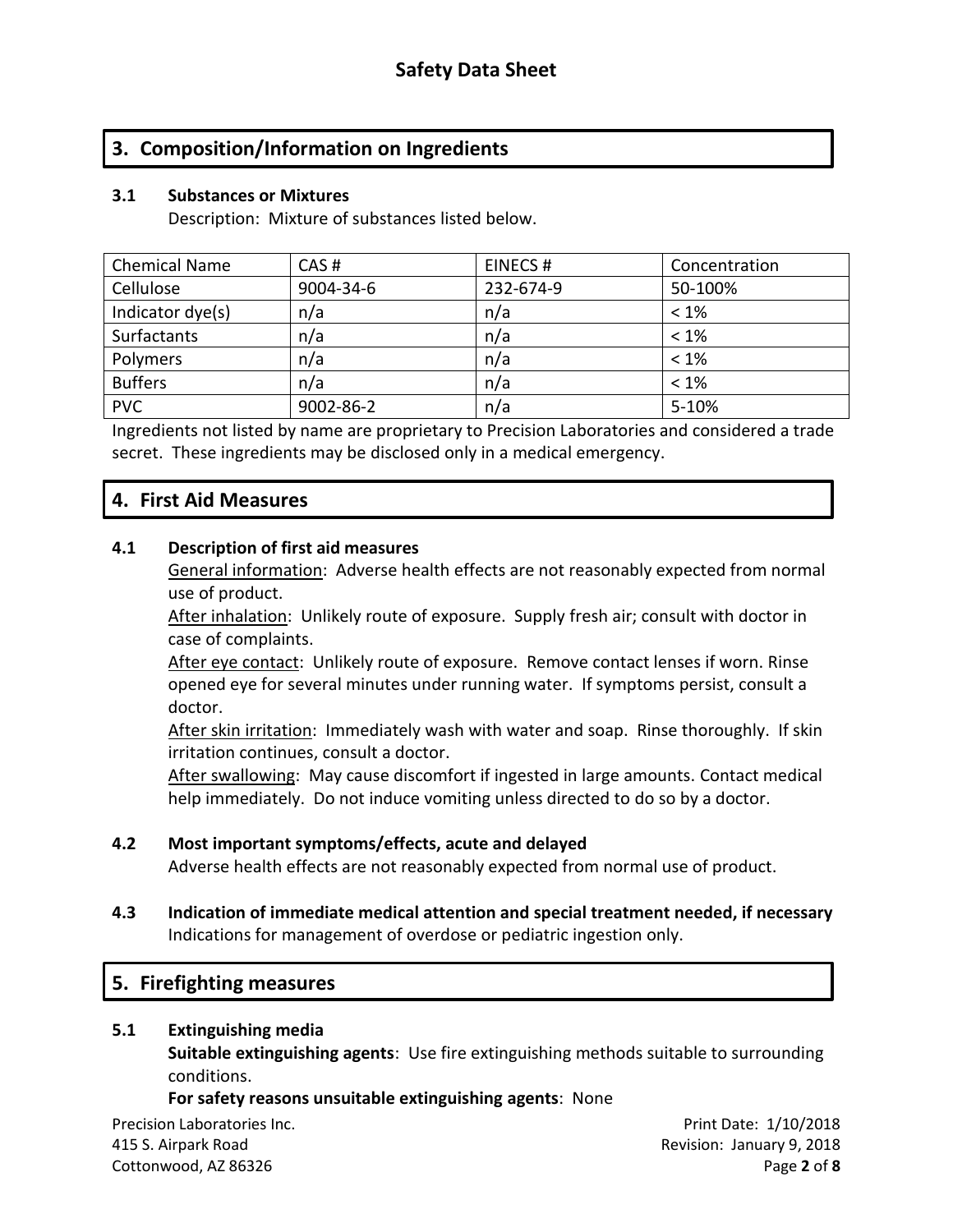# **Safety Data Sheet**

### **5.2 Special hazards arising from the substance or mixture**

Formation of toxic gases is possible during heating or in case of fire

**5.3 Advice to firefighters Protective equipment:** Wear self-contained respiratory protective device. Wear fully protective suit. **Additional Information** No further relevant information is available

# **6. Accidental release measures**

- **6.1 Personal precautions, protective equipment and emergency procedures** Not required
- **6.2 Environmental precautions** No special measures required.
- **6.3 Methods and material for contamination and cleaning up** Pick up mechanically. Dispose contaminated material as waste according to item 13.

### **6.4 Reference to other sections**

See Section 7 for information on safe handling. See Section 8 for information on personal protection equipment. See Section 13 for disposal information.

# **7. Handling and Storage**

### **7.1 Precautions for safe handling**

Handle product in accordance to test instruction provided with product, if available. Store in a cool, dry place in tightly closed containers.

#### **7.2 Conditions for safe storage, including any incompatibilities** Storage:

**Requirements to be met by storerooms and containers:**

Protect from humidity and water.

Avoid storage near extreme heat, ignition sources or open flame. Keep away from children.

**Information about storage in one common storage facility:**

Keep product in original packages tightly closed during handling **Further information about storage conditions**:

No special requirements

### **7.3 Specific end use(s)**

No further relevant information available.

Precision Laboratories Inc. **Precision Laboratories Inc.** Print Date: 1/10/2018 415 S. Airpark Road Revision: January 9, 2018 Cottonwood, AZ 86326 Page **3** of **8**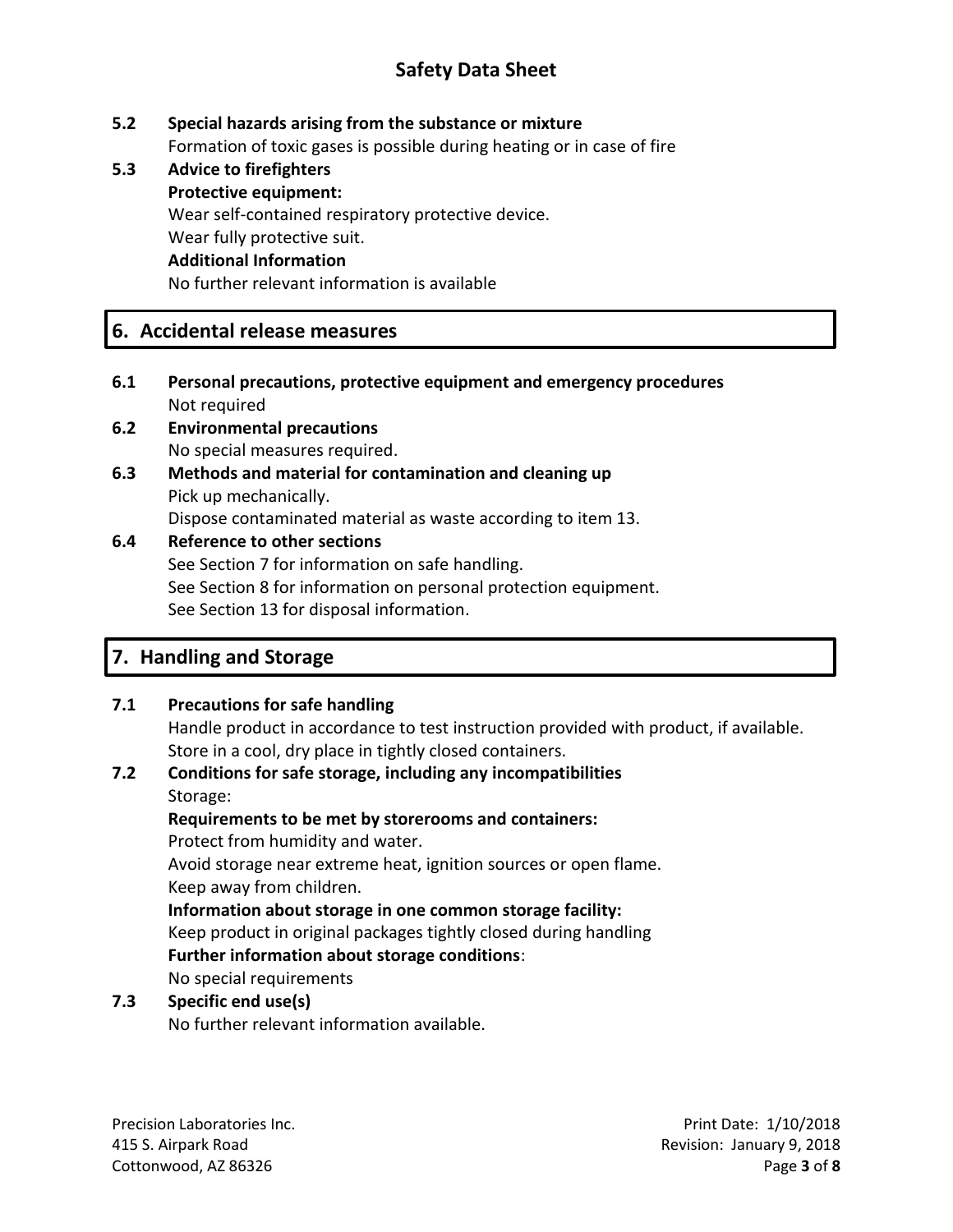# **8. Exposure Controls/Personal Protection**

**Additional information about design of technical facilities**: No further data; see Item 7.

**8.1 Control parameters – Ingredients with limit values that require monitoring at the workplace:**

Not required.

| 9004-34-6 Cellulose |                                                                                     |
|---------------------|-------------------------------------------------------------------------------------|
| PEL (USA)           | Long term value: $15* 5** mg/m^3 * total dust ** respirable fraction$               |
| REL (USA)           | Long term value: $10^* 5^{**}$ mg/m <sup>3</sup> *total dust ** respirable fraction |
| TLV (USA)           | Long term value: $10 \text{ mg/m}^3$                                                |
| EL (Canada)         | Long term value: $10 \text{ mg/m}^3$                                                |
| EV (Canada)         | Long term value: $10 \text{ mg/m}^3$<br>Paper fiber, total dust                     |

# **9002-86-2 PVC**

| PEL (USA) | Long term value: $15^* 5^{**}$ mg/m <sup>3</sup> *total dust ** respirable fraction |
|-----------|-------------------------------------------------------------------------------------|
| TLV (USA) | Long term value: $1 \text{ mg/m}^3$ as respirable dust                              |

**DNELs** No further relevant information available. **PNECs** No further relevant information available. **Additional information:** The lists valid during the making were used as basis

### **8.2 Exposure controls**

#### **Personal protective equipment**:

#### **General protective and hygienic measures**:

The usual precautionary measures are to be taken when handling chemicals. Keep away from foodstuffs, beverages, and feed.

#### **Respiratory protection**:

Not required under normal conditions of use.

#### **Protection of hands**:

Gloves not required under normal conditions of use.

# **Eye protection**:

Not required under normal conditions of use.

### **Body protection**:

Not required under normal conditions of use.

### **Limitation and supervision of exposure into the environment**:

No special requirements.

#### **Risk management measures**:

No special requirements.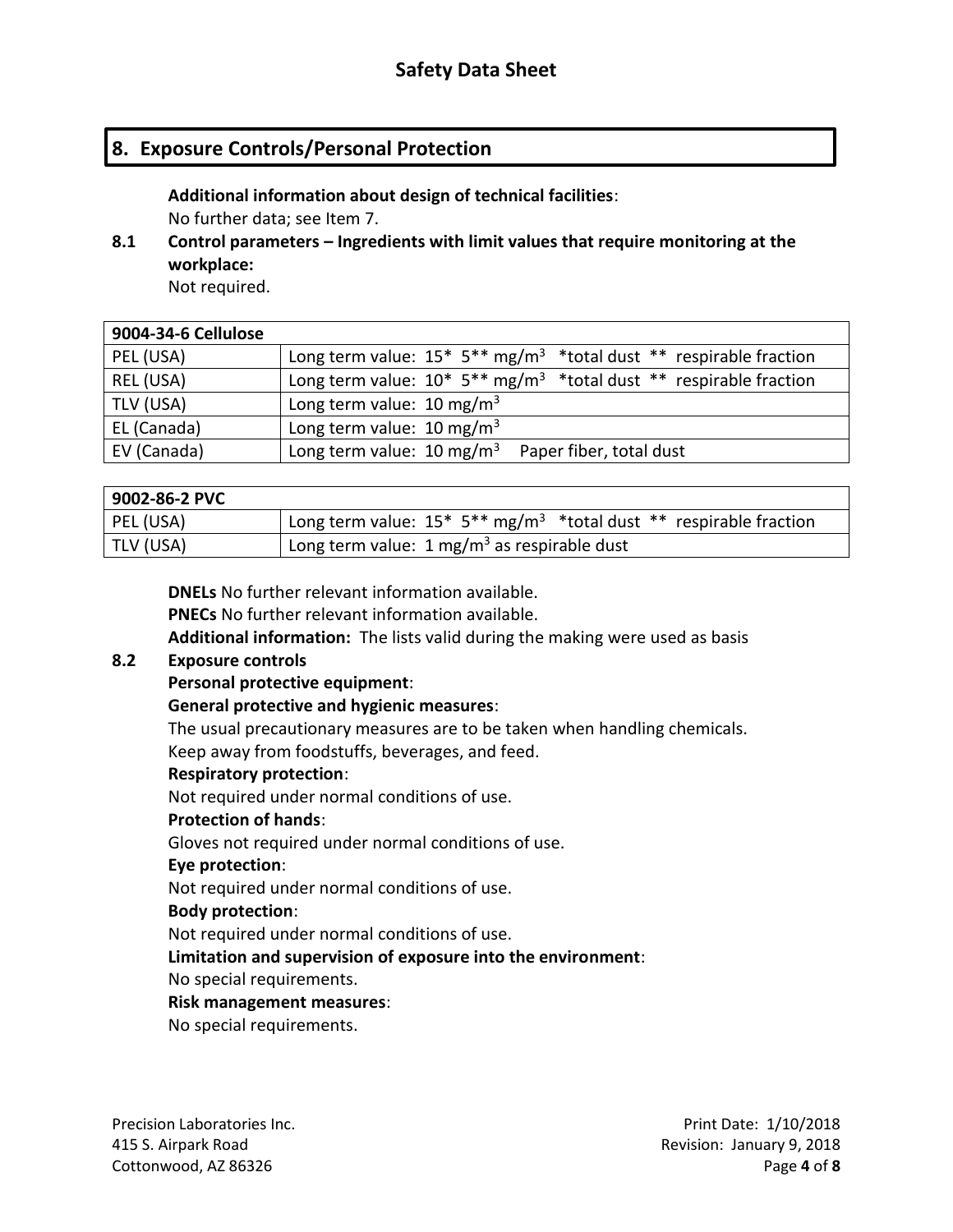# **9. Physical and Chemical Properties**

| 9.1 | Information on basic physical and chemical properties |                                                 |  |
|-----|-------------------------------------------------------|-------------------------------------------------|--|
|     | <b>General Information</b>                            |                                                 |  |
|     | Appearance:                                           |                                                 |  |
|     | Form:                                                 | Test strip, liquid impregnated on inert carrier |  |
|     |                                                       | material                                        |  |
|     | Color:                                                | Product may have color.                         |  |
|     | Odor:                                                 | <b>Odorless</b>                                 |  |
|     | <b>Odor threshold:</b>                                | Not determined                                  |  |
|     | pH value at 20°C:                                     | Not applicable                                  |  |
|     | <b>Melting point:</b>                                 | Not applicable                                  |  |
|     | <b>Boiling point:</b>                                 | Not applicable                                  |  |
|     | Flash point:                                          | Not applicable                                  |  |
|     | Auto/Self-ignition temperature:                       | >451°F/232°C                                    |  |
|     | <b>Decomposition temperature:</b>                     | Not determined                                  |  |
|     | Self-igniting:                                        | Not determined                                  |  |
|     | Danger of explosion:                                  | Product does not present an explosive hazard    |  |
|     | <b>Explosion limits:</b>                              |                                                 |  |
|     | Lower:                                                | Not determined                                  |  |
|     | Upper:                                                | Not determined                                  |  |
|     | <b>Vapor Pressure:</b>                                | Not applicable                                  |  |
|     | Density at 20°C:                                      | Not applicable                                  |  |
|     | <b>Relative density:</b>                              | Not determined                                  |  |
|     | Vapor density:                                        | Not applicable                                  |  |
|     | <b>Evaporation rate:</b>                              | Not applicable                                  |  |
|     | Solubility in/Miscible with water:                    | chemicals in strip are soluble in water         |  |
|     | <b>Partition coefficient:</b>                         |                                                 |  |
|     | (n-octanol/water)                                     | Not determined                                  |  |
|     | <b>Viscosity:</b>                                     |                                                 |  |
|     | Dynamic:                                              | Not applicable                                  |  |
|     | Kinematic:                                            | Not applicable                                  |  |
| 9.2 | <b>Other information</b>                              | No further relevant information available       |  |

# **10. Stability and Reactivity**

#### **10.1 Reactivity**

# **10.2 Chemical stability Thermal decomposition/conditions to be avoided**: To avoid thermal decomposition do not overheat.

### **10.3 Possibility of hazardous reactions** None under normal operating conditions.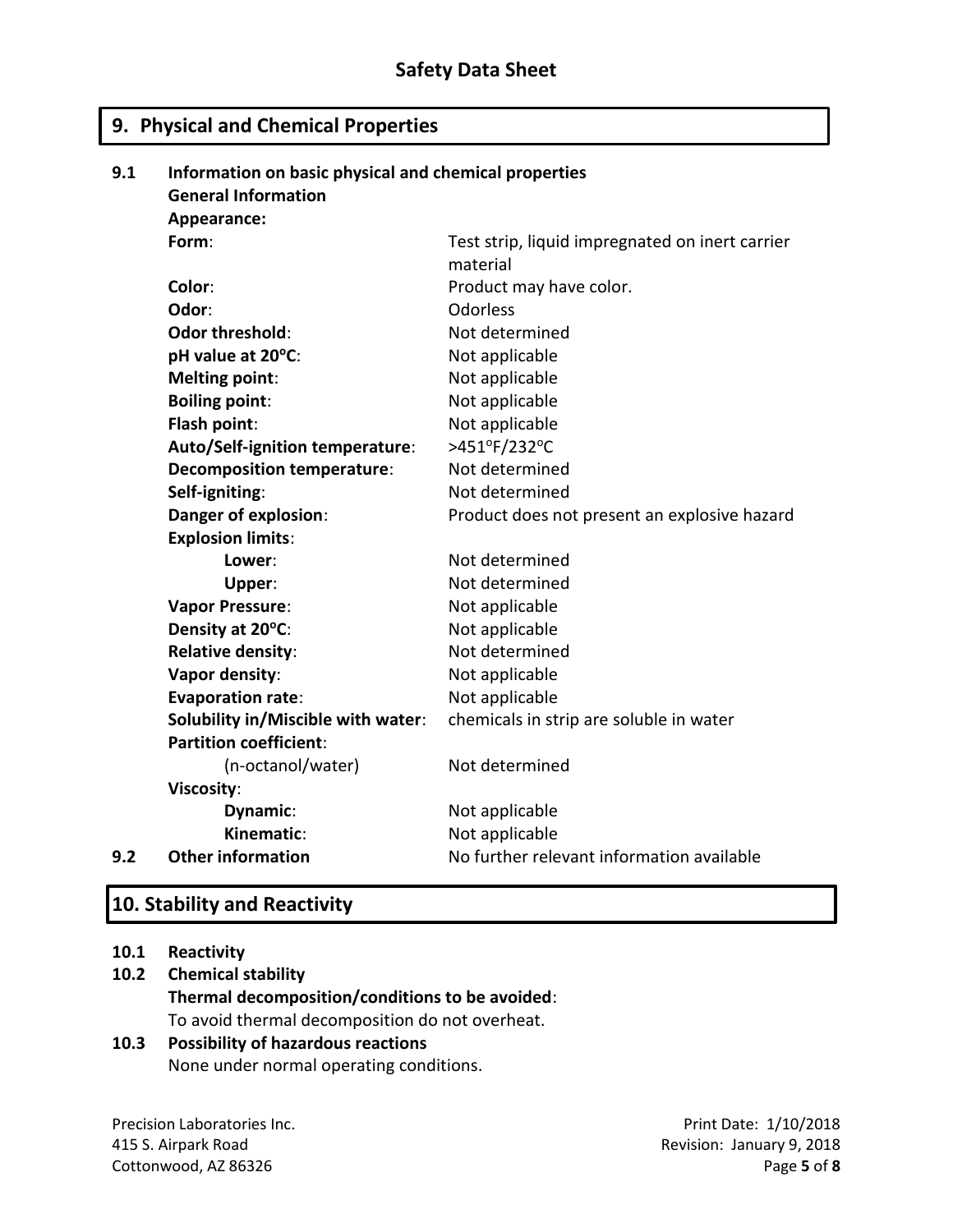# **Safety Data Sheet**

#### **10.4 Conditions to avoid**

Keep away from ignition sources do not smoke around product Keep product stored in a cool, dry place

**10.5 Incompatible materials** None under normal operating conditions

#### **10.6 Hazardous decomposition products:** None under normal operating conditions

### **11. Toxicological Information**

#### **11.1 Information on toxicological effects This information is valid for pure substances. Acute toxicity**:

| <b>Chemical Name</b>          | LD50 Oral      | <b>LD50 Dermal</b> | <b>LC50 Inhalation</b>                   |
|-------------------------------|----------------|--------------------|------------------------------------------|
| Cellulose (CAS No. 9004-34-6) | $> 5000$ mg/kg | $>$ 2000 mg/kg     | $>$ 5800 <sub>4h</sub> mg/m <sup>3</sup> |
| Indicator dye(s)              | n/a            | n/a                | n/a                                      |
| Surfactants                   | n/a            | n/a                | n/a                                      |
| Polymers                      | n/a            | n/a                | n/a                                      |
| <b>Buffers</b>                | n/a            | n/a                | n/a                                      |
| PVC (CAS No. 9002-86-2)       | n/a            | n/a                | n/a                                      |

#### **Primary irritant effect**:

**On the skin:** Slight irritant effect on skin and mucous membranes.

**On the eye**: Slight irritant effect on eyes

**Sensitization:**

No sensitizing effects known.

#### **Additional toxicological information**:

When used and handled according to specifications, the product does not have any harmful effects based on our experience and information available

The substance is not subject to classification according to the latest version of the EU lists

# **12. Ecological Information**

#### **12.1 Toxicity**

**Aquatic toxicity**:

This product contains materials that are harmful to the environment.

#### **12.2 Persistence and degradability**

No further relevant information available.

**12.3 Bio accumulative potential**

No further relevant information available.

#### **12.4 Mobility in soil**

No further relevant information available.

Precision Laboratories Inc. **Precision Laboratories Inc.** Print Date: 1/10/2018

415 S. Airpark Road Revision: January 9, 2018 Cottonwood, AZ 86326 Page **6** of **8**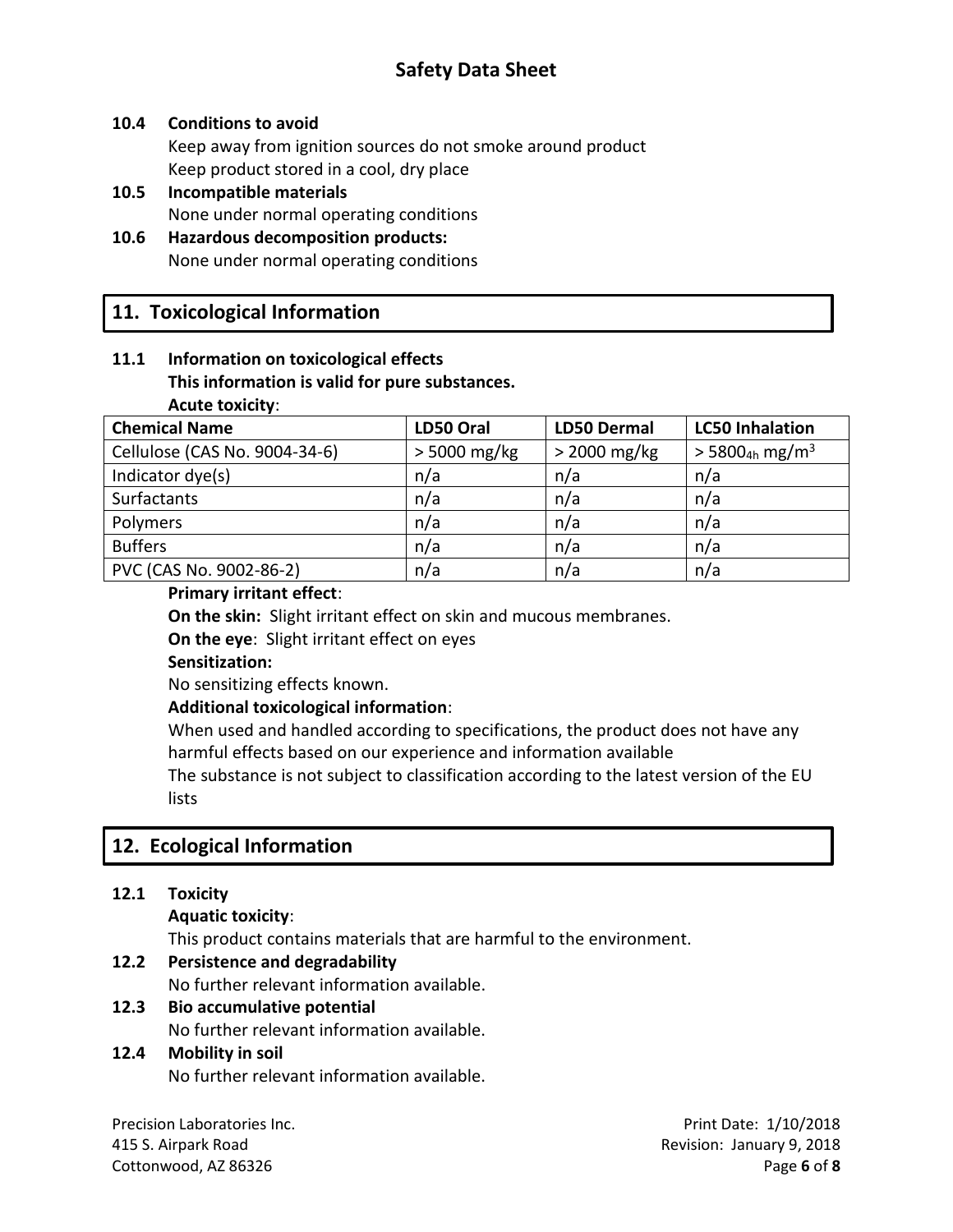# **Safety Data Sheet**

**Additional ecological information**:

**General notes**: The product contains materials that are harmful to the environment.

- **12.5 Results of PBT and vPvB assessment PBT:** Not applicable **vPvB**: Not applicable
- **12.6 Other adverse effects** No further relevant information available.

# **13. Disposal Considerations**

#### **13.1 Waste treatment methods Recommendation**

Can be burned with household garbage after consulting with the waste disposal facility operator and the pertinent authorities and adhering to the necessary technical regulations. The user of this material has the responsibility to dispose of unused material, residues and containers in compliance with all relevant local, state and federal laws and regulations regarding treatment, storage and disposal for hazardous and nonhazardous wastes. Residual materials should be treated as hazardous.

# **Uncleaned packaging**

#### **Recommendation**

Disposal must be made according to official regulations.

# **14. Transport Information**

| 14.1 | <b>UN-Number</b>                               |                |
|------|------------------------------------------------|----------------|
|      | DOT, ADR, AND, IMDG, IATA                      | Not regulated  |
| 14.2 | UN proper shipping name                        |                |
|      | DOT, ADR, AND, IMDG, IATA                      | Not regulated  |
| 14.3 | <b>Transport hazard class(es)</b>              |                |
|      | DOT, ADR, AND, IMDG, IATA                      |                |
|      | <b>Class</b>                                   | Not regulated  |
| 14.4 | Packaging group                                |                |
|      | DOT, ADR, IMDG, IATA                           | Not regulated  |
| 14.5 | <b>Environmental hazards:</b>                  |                |
|      | <b>Marine pollutant:</b>                       | No             |
| 14.6 | <b>Special precautions for user</b>            | Not applicable |
| 14.7 | <b>Transport in bulk according to Annex II</b> |                |
|      | of MARPOL73/78 and IBC Code                    | Not applicable |
|      | <b>UN "Model Regulation":</b>                  |                |